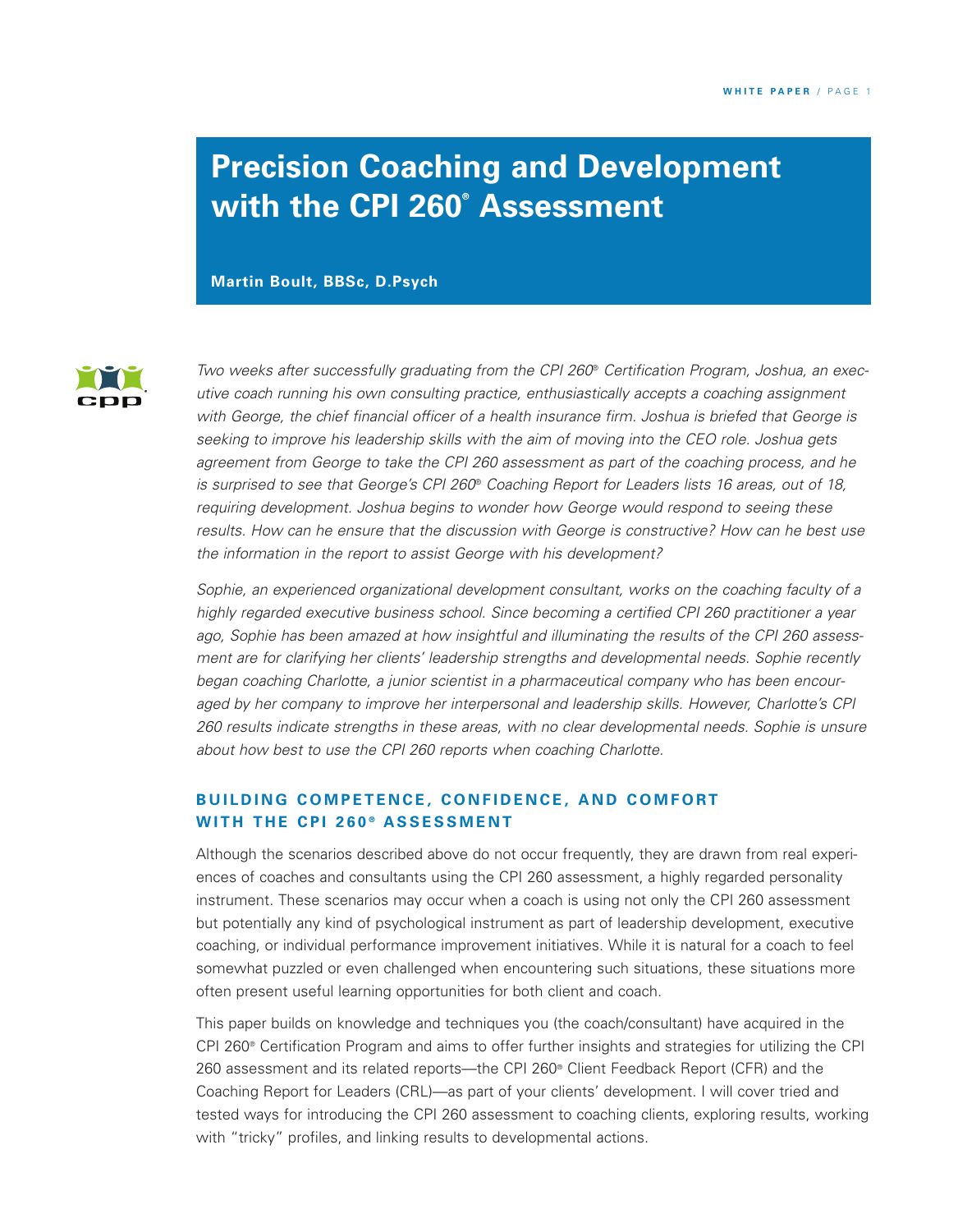## **SETTING THE SCENE FOR CPI 260° ASSESSMENT A N D F E E D B A C K D IS C U S S I O N**

Establishing with your clients what they can expect to learn from the CPI 260 assessment is crucial to setting the scene and fostering in them an openness to exploring the insights offered by the assessment. As a coach, it is important that you develop a way of explaining how the assessment works that is comfortable for you and, where possible, minimizes technical jargon for your clients. 1 This prepares you and your clients to apply CPI 260 results for their situation. Here's an example of a brief, nontechnical explanation:

*The CPI 260 assessment measures a number of personality characteristics that can be observed to play a part in everyday situations, particularly in the workplace. It is designed to provide an accurate description of you, the same way a person who knows you well would describe you. This includes a candid description of both your favorable and unfavorable characteristics. It is based on more than 55 years of research and is used as part of development with people and organizations internationally. By exploring your results on the CPI 260 assessment, it can help you understand how aspects of your personality influence your approach to work-related situations and discover ways you could improve.*

Some clients may have more specific or technical questions about the research and development behind the CPI 260 assessment. In these situations, it is important that you are familiar with and able to discuss or locate information that addresses your clients' questions. <sup>2</sup> Indeed, it is any assessment user's responsibility to be aware of the research relating to the reliability and validity of the instrument and any potential limitations it may have. This ensures that the coach interprets the instrument in a competent and ethical manner.

Other clients may have concerns that CPI 260 feedback will reveal problems about which they were previously unaware. While this is a legitimate concern for some, it is usually helpful to reassure clients that increasing their self-awareness is the start of their development journey. When this issue has been raised or become apparent with my clients, I have found it helpful to discuss the following questions before moving ahead with interpretation of results:

- *• Are you clear about and satisfied with the confidentiality arrangements we have in place regarding your CPI 260 assessment results? If not, what would need to happen for you to be comfortable and satisfied?*
- *• What would you hope to learn as a result of going through a discussion about your CPI 260 assessment results today?*
- *• What aims, hopes, or goals do you have for your current role/career/life? Are there any areas you think you could further develop to achieve these goals?*
- *• What kind of professional development, if any, have you undertaken previously? What did you learn from the experience?*
- *• How would you describe your experience completing the CPI 260 assessment?*
- *• Is there anything I can do in this discussion that would assist you?*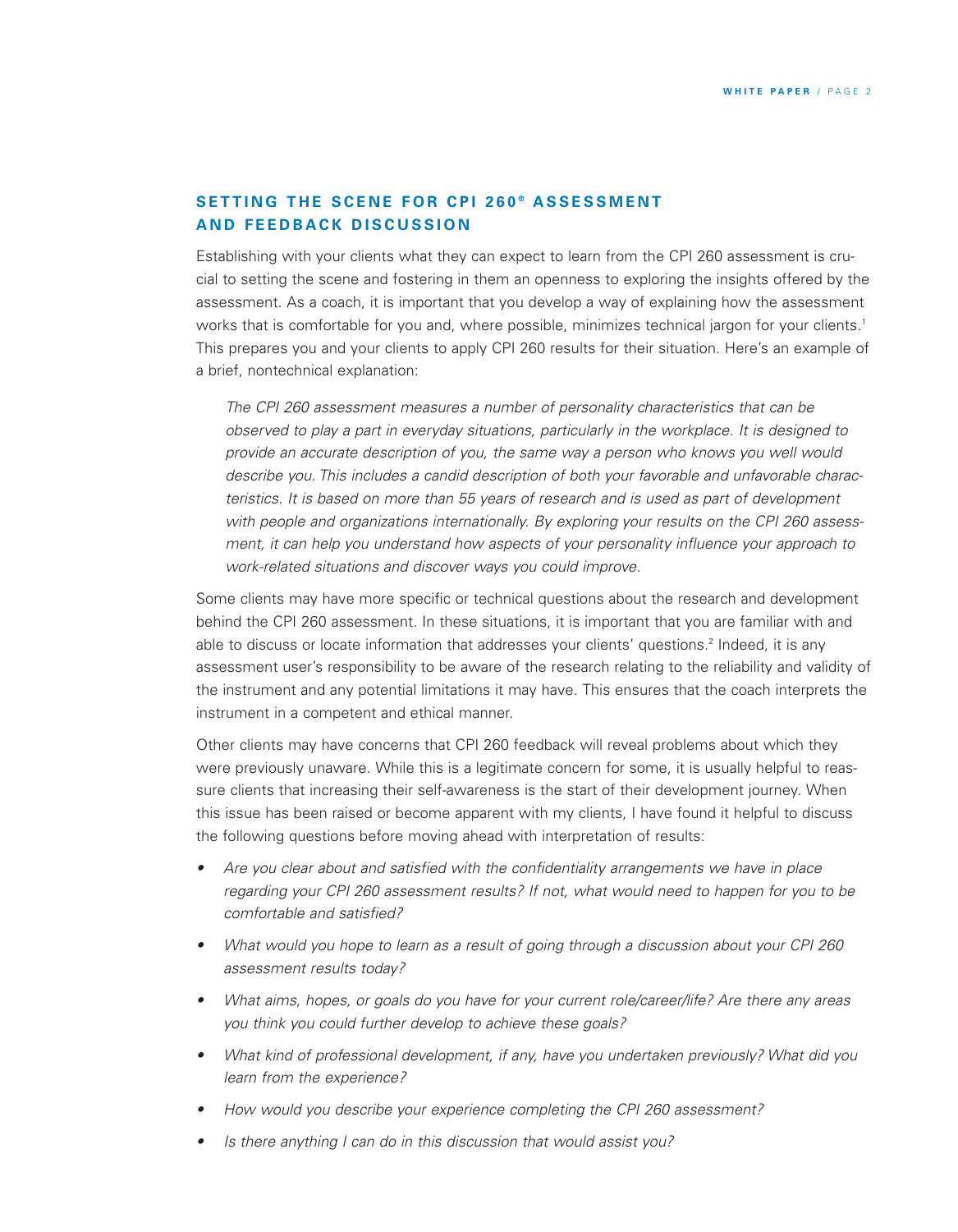*• Is there anything else we have not discussed that would be relevant when considering your CPI 260 results?*

These suggested questions provide clients with an opportunity to offer a context for how they can use the information from the CPI 260 assessment and feedback discussion. They also create room in the session for you and your client to establish a level of trust and rapport, which are crucial for coaching.

Clarifying your ethical and professional responsibilities to clients also adds to increasing comfort and openness during the feedback discussion. Here are some examples of responsibilities you can address with the client:

- *• I want to assure you as part of my professional responsibilities that I will be maintaining the agreement about the confidentiality of your CPI 260 assessment results and the content of our feedback discussion.*
- While I am qualified to interpret the CPI 260 assessment, I am not an expert on the topic of "you." You are the expert about you, and I will be asking you today how accurate you think the *assessment results are and how they relate to your experiences.*
- *• The CPI 260 assessment can offer powerful objective insights about how you see yourself and how others typically see or experience you, and I encourage you to share any other information that would help us better use the results to support your development. No single assessment can explain every instance of behavior in every situation.*

#### **INTEGRATING THE CPI 260° REPORTS IN DEVELOPMENT**

By using information from both the CPI 260® Client Feedback Report (CFR) and the CPI 260® Coaching Report for Leaders (CRL) in tandem, you can enable clients to increase self-awareness of their personality style and implications for their development. The CFR gives you and your clients a picture of their underlying personality characteristics. It requires interpretation and feedback by the practitioner with opportunities for clients to verify or question their results. The CRL is designed to augment the CFR by highlighting clients' potential strengths and developmental needs with respect to a range of leadership characteristics.

Coaches and consultants using the CPI 260 reports frequently confirm that using the CFR and CRL reports in tandem is the optimal way to assist clients. This is the case when clients are not only involved in leadership development but also developing interpersonal skills such as influencing, decision making, and team-related behaviors.

#### **Starting with the Client Feedback Report**

To extract the maximum insights from these reports, it is recommended that you first take clients through the CFR and help them learn about their results on individual scales and interactions between the scales. A valuable skill you can bring to the feedback discussion is helping clients understand how their results on individual scales relate to the "very high" and "very low" behavioral descriptions. For example, when looking at a result on the Dominance scale, you might offer the following description: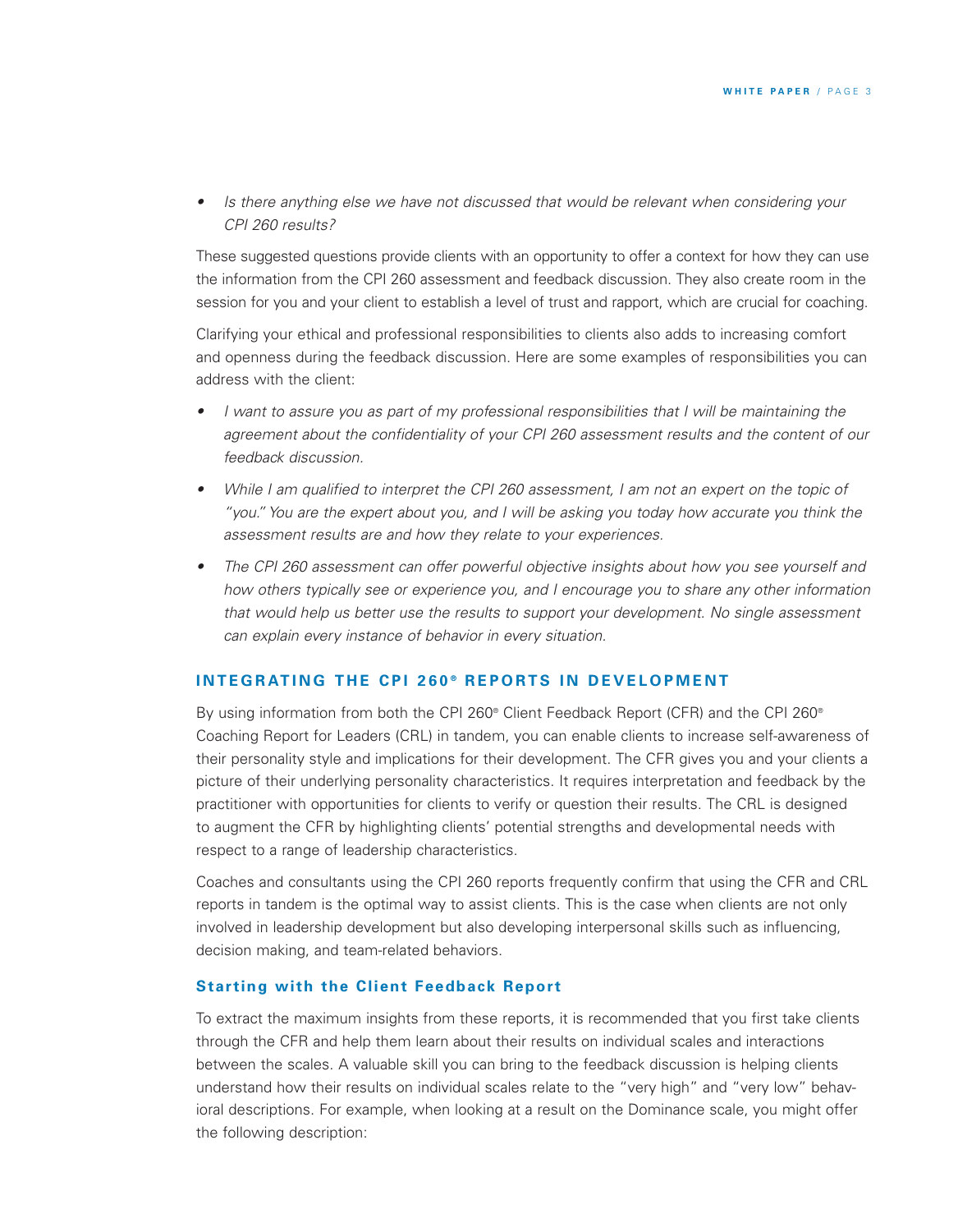*The Dominance scale measures the level of comfort or willingness to influence or lead others and take charge of situations. People who score at the high end of this scale typically appear assertive and confident, enjoy influencing others, and are often focused on getting things done. People scoring at the very high end of this scale may appear domineering. People who score at the low end of the scale may appear unassuming and mild-mannered. They may prefer a role or job that does not require them to take on responsibility for leading others. People scoring at the very low end of the Dominance scale may appear unassertive and avoid assuming positions of responsibility. Let's take a look at where your score falls on the Dominance scale. How accurate do you think this score is for you?*

This approach enables clients to

- Learn what each scale measures
- Verify the accuracy of their scale results
- Explore how combinations of scales work in concert to describe their overall behavioral patterns
- Discuss with the coach why they may view themselves differently from what is portrayed in their profile

On occasion clients may strongly disagree with the interpretation and description in their CFR, which may present a challenging situation for some coaches. However, these situations typically present an opening for clients to better understand their "self-concept." Encouraging clients to describe the reasons why they disagree with their result and offering examples of situations where their behavior aligns with their self-concept is important. In such situations you might ask the following sorts of questions:

- As you have said you do not agree with the result on this scale, can you think of some examples of situations where you behaved in a way that differs from what is indicated in your report?
- Do these examples reflect what you would do in most situations?
- How would people who know you well describe you in these situations?

It is not uncommon for clients who on first read disagree with a scale result to subsequently corroborate the result following further explanation about the scale from the coach. Explaining and reviewing descriptions of the scale result in question with clients can also help them calibrate the meaning of their scale score.<sup>3</sup> However, you should be mindful that it is clients who ultimately confirm whether the result is accurate for them or not.

#### **Building Insight with the Coaching Report for Leaders**

Once you and a client have reviewed the CFR, you are in a position to introduce the Coaching Report for Leaders (CRL). This report links clients' personality style to 18 *leadership characteristics*. It also offers useful insights for people who are engaged in development outside specific leadership roles—such as interpersonal skills development, career guidance counseling, succession planning, or performance improvement.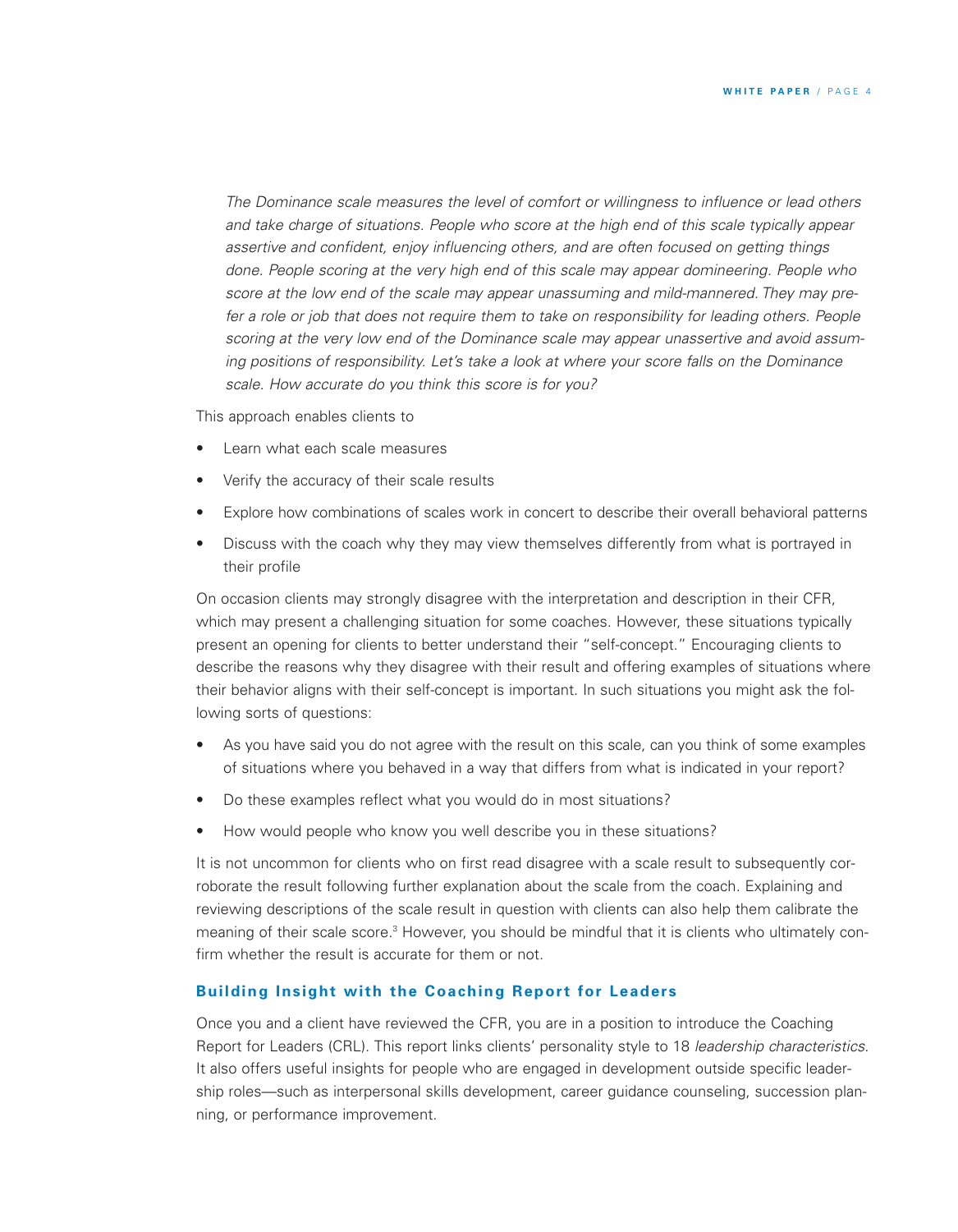The CRL was developed and written to offer clients a user-friendly and practical way of understanding how their personality style shapes their leadership behaviors. While you may not need to offer the same level of interpretation and explanation required with the CFR, you should be comfortable providing a brief explanation about how results in the CRL (i.e., *strength, developmental need,* or *area to explore*) are produced. A key feature of the report is letting clients know that they are being compared to a large sample of executives and managers (5,610 individuals). <sup>4</sup> This comparison sample provides a realistic basis for clients to gauge how similar or dissimilar their personality characteristics and resulting behaviors are to those of a group of "on-track" managers and executives. <sup>5</sup> This helps identify their strengths and developmental needs in a leadership role.

From research and experience, it is common for most people (on average, 79%) to have at least one developmental need indicated in their CRL, while the vast majority (98%) have at least one strength indicated in the report.<sup>6</sup> In most instances, you can count on the CRL providing information that leads to discussions with clients about both their strengths and potential areas to explore or improve. So what happens if you are faced with the kinds of CPI 260 reports our coaches Joshua and Sophie were presented with?

## **CHALLENGING OR "TRICKY" CRL PROFILES**

A realistic concern some coaches have is how to deal with CRL profiles that appear to have information that is challenging to use for planning development with the client. The following sections offer guidance and tips on how to deal with "tricky" profiles when using the CRL.

#### **Working with a Coaching Report for Leaders Indicating Few or No Strengths**

You may recall that Joshua's client George had only two areas, out of a possible 18, indicated as strengths in the CRL. How would you best use this information with the client if you were in this situation?

By checking whether clients agree with the results and interpretations of their CFR, you allow them to appreciate how a small number of strengths may be indicated in the CRL when comparing their profile to a group of on-track managers and executives. However, when clients are still puzzled as to why their CRL does not indicate many, or any, strengths, you may want to explore this further using the following sorts of discussion points:

- As we look at the list of 18 leadership characteristics covered in the Coaching Report for Leaders, I would like you to consider which ones are the most important in your role. This may help you *decide how to prioritize them in your development.*
- Let's take a look at the description and result for the leadership characteristics in the body of the *Coaching Report for Leaders [see pages 4–13 of the report]. Have you received any feedback from others that is consistent with the descriptions in your report? If you have not received such feedback, who could you ask to get their perspective?*

It can also help to clarify with clients how their personality scale results in the CFR may have shaped their results in the CRL. Following are two key points for discussion that may help your clients' understanding.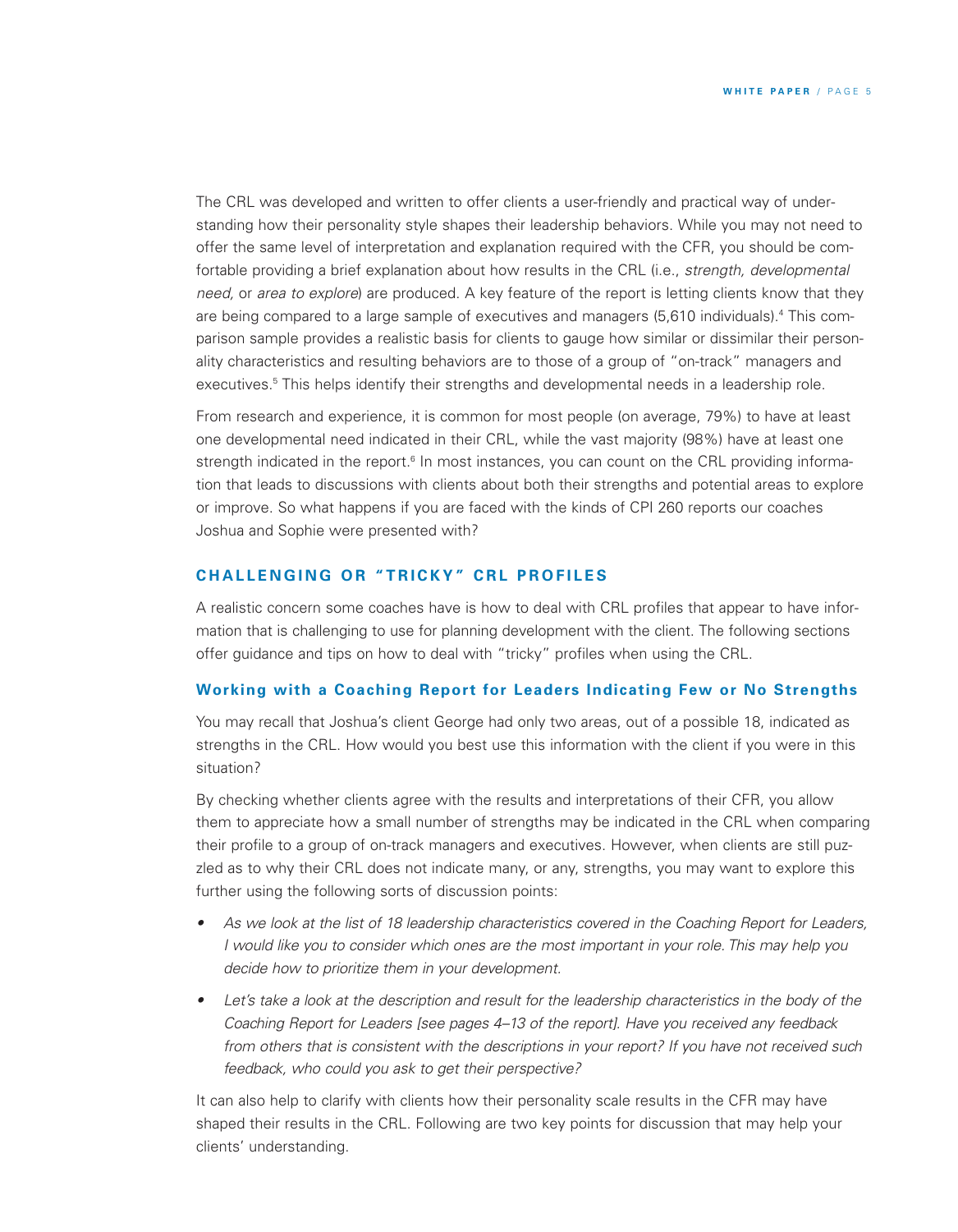• Compare the client's leadership role and responsibilities with those of the CRL norm group of leaders. For example, you could state the following:

*The Coaching Report for Leaders presents results by comparing your CPI 260 profile to those of a large sample of executive and managerial professionals. Where your profile results differ from this sample, your report will generally indicate that this is a developmental need or an area to explore further. How would you see your leadership role relative to that of other executive and managerial professionals? Are there leadership characteristics in this report that are more important than others in your role?*

• Explore the CPI 260 scales used to generate results on specific leadership characteristics in the CRL. For example, you could state the following:

*The CRL uses a combination of two CPI 260 personality scales for each of the 18 leadership characteristics. For example, leadership characteristic 7, Decisiveness, is based on where your scores fall on the Dominance and Independence scales of the CFR. 7*



*The Dominance scale is used to profile four of the CRL leadership characteristics (i.e., Use of Power and Authority, Decisiveness, Handling Sensitive Problems, Influence). So, if your Dominance score differs from the norm sample (i.e., was higher or lower than that of most executives and managers), your CRL profile is likely to indicate a developmental need result for these four* leadership characteristics. This is also the case for a number of other CPI 260 scales. If it helps, *we can explore which scales were used to produce results on each of the 18 leadership characteristics by referring to Table 3 of the* CPI 260® Coaching Report for Leaders User's Guide*. Once* we have done this, I would be interested to hear how you think your results may play a part in *your approach to leadership.*

The purpose of discussing these points is to help clients understand not only the results in their CRL but also the underlying personality characteristics that influence their leadership behaviors and raise their awareness of approaches that could improve their effectiveness as a leader. In this way the CRL is designed to help clients focus on what is most important for their development and to take action.

A further point to note is that the majority of clients are able to acknowledge or are already aware that some or many of the areas identified as a developmental need in the CRL are challenges they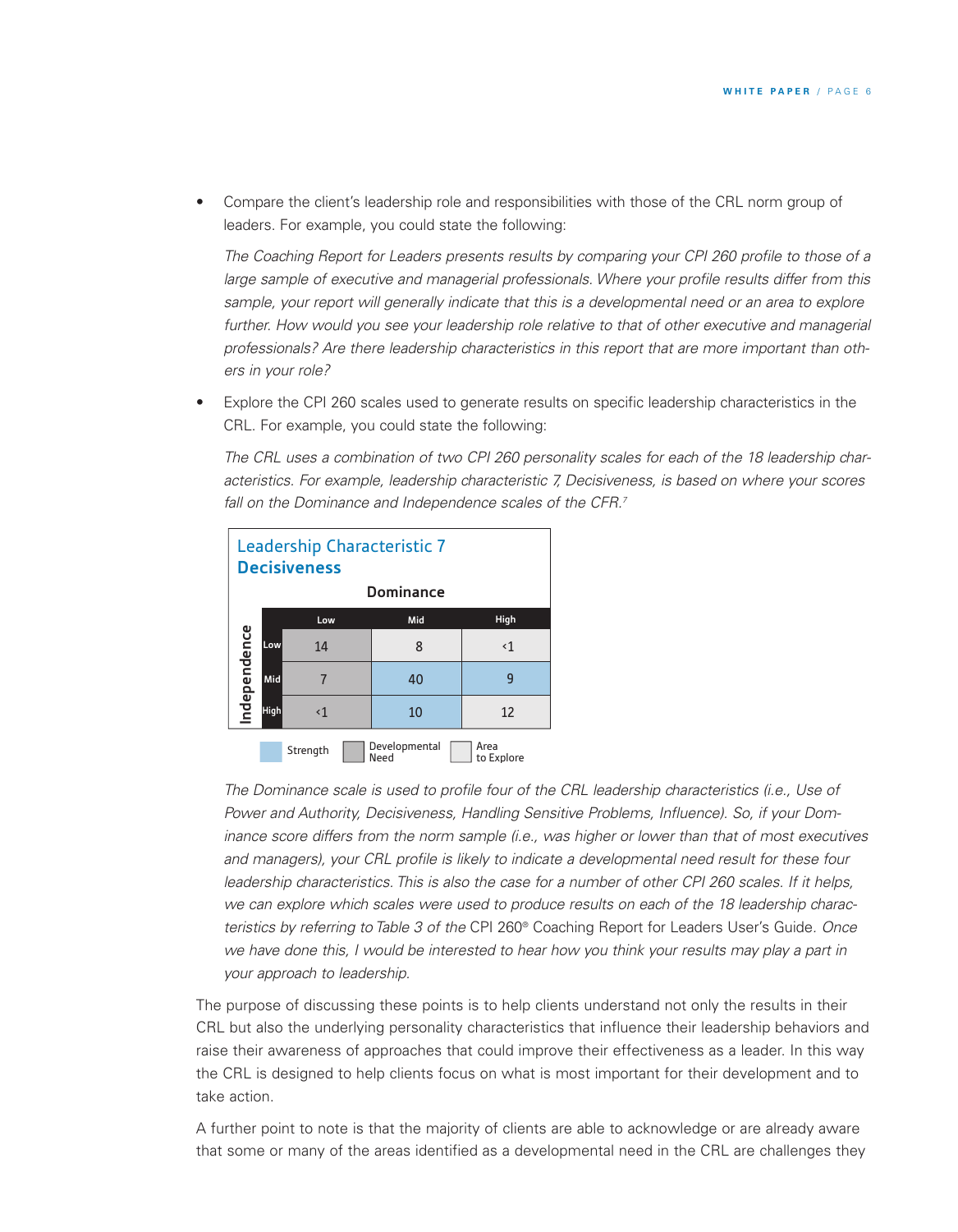are facing. In these situations, clients are reassured that the CPI 260 reports have validated their developmental needs.

## **Working with a Coaching Report for Leaders Indicating Mostly or All Strengths**

Our other coach, Sophie, was presented with Charlotte's CRL indicating mainly strengths and no clear developmental needs. What would you consider doing if you were the coach in this situation?

The good news is that most clients show little concern, or do not readily complain, about receiving a CRL indicating mostly strengths. However, as coach, you may be concerned about how you can engage such a person in further development. It is still helpful to spend time reviewing the CRL with clients and ask them to validate and provide examples of the indicated strengths. Encouraging them to explore and consider whether an indicated strength is currently effective or being overused can also highlight a hidden developmental need. A salient example of the benefits of this type of exploration was apparent with a client I coached, the CEO of a marketing organization. This client prided herself on the benefits of her "well-developed level of Decisiveness" in her role as CEO. She also acknowledged in the coaching sessions that her husband and children told her she was "*too* decisive" when interacting with her family. She stated that this was one of the most useful development insights she attained from taking the CPI 260 assessment.

The kinds of questions useful for exploring overuse of an indicated strength (using Decisiveness as an example) include the following:

- Your report indicates that Decisiveness is likely to be a strength for you in leadership. Are there *examples you can describe where this is the case?*
- *• If you do view Decisiveness as a strength, are there other situations where your level of Decisiveness may have been less effective or even worked against you?*
- *• How does your level of Decisiveness affect your approach to delegation, getting buy-in from others, or collaboration?*
- *• How do other people experience your approach to Decisiveness? How do you view other people's approach to Decisiveness, and how might this affect your interactions with them?*
- *• Are there times you may need to modulate your Decisiveness to attain a better outcome?*
- *• How does your Decisiveness fit with the cultural norms of your organization, team, or role?*

Exploring the effect and appropriateness of clients' reported strengths gives them an opportunity to identify ways they can further apply their strengths or modulate them to suit the requirements of their role and the people with whom they interact.

### **FROM AWARENESS TO ACTION**

When clients identify areas for development, you can enhance their motivation to address these areas by reinforcing that the CRL describes behaviors that can be learned, practiced, and developed. From experience it is unrealistic for an individual to focus on developing more than two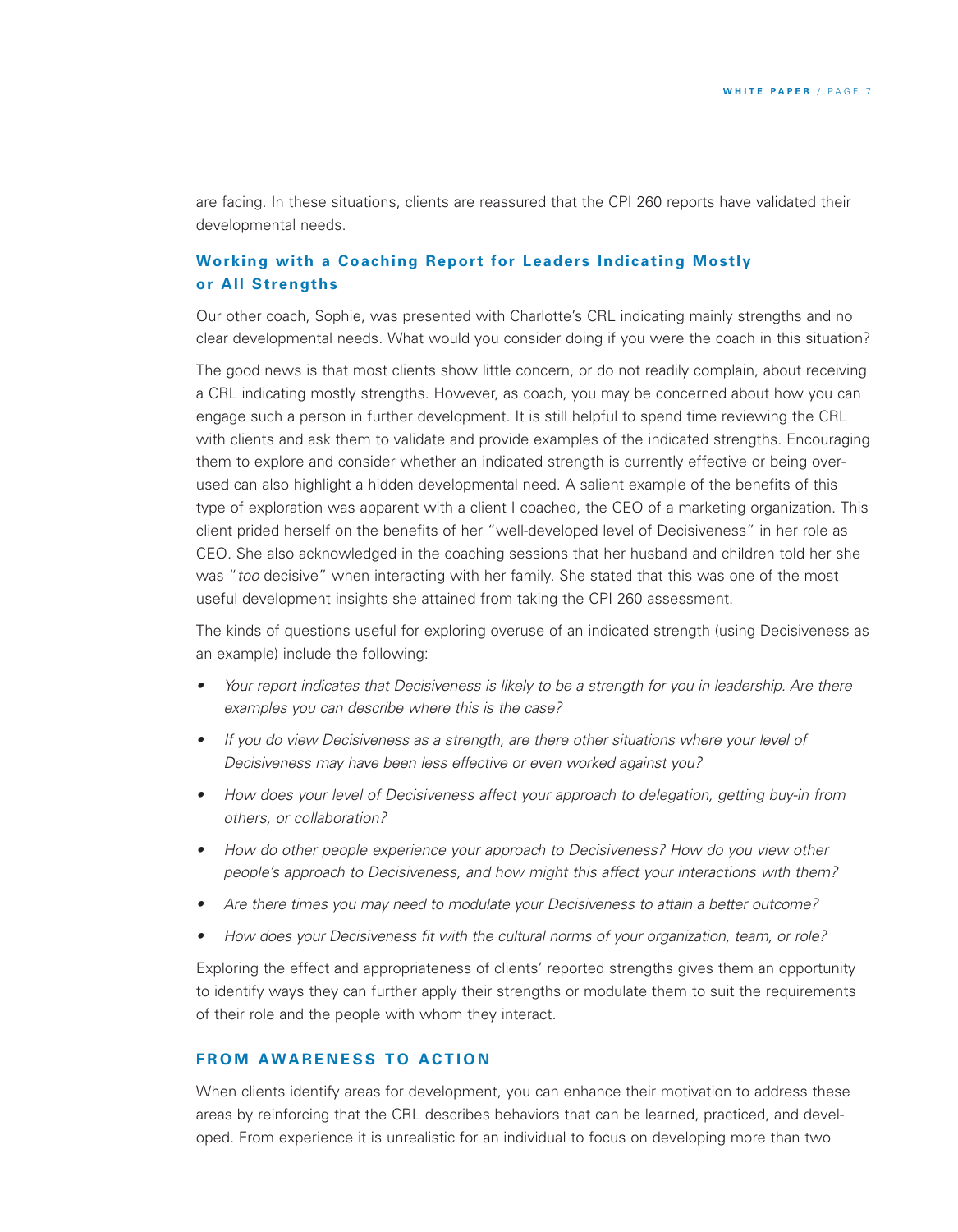leadership behaviors at any one time. Furthermore, it can take months or years for some people to feel comfortable and confident exercising new behaviors. Therefore, in this stage of coaching, encouraging clients to factor in the following kinds of prompting questions in their development plan can support their motivation to take action and persist with new approaches that may be out of their comfort zone.

- *• What have you learned from your CPI 260 reports about the skills and strengths that have helped you get to where you are today? How can you use these strengths to support your development objectives?*
- *• In considering your CPI 260 results, what are one or two areas that would be most important for your development? What would be an action you could undertake this week to begin your development?*
- *• Both helpful and unhelpful habits can take time to develop. Once formed, they can take just as long to change. What time frame will you need to feel comfortable with new approaches and behaviors? Are there any new approaches you could try to get some quick wins?*
- How will you be able to check your progress? With whom could you consult to get further feed*back about what is working and what requires further improvement?*
- *• What will it look like to you when you have been successful with your development? How can you keep this image top of mind as you embark on your development?*

The CRL also offers a useful development model that clients can use to further inform how they engage in development. Page 2 of the CRL shows how the leadership characteristics are organized into the five Core Performance Areas:

- Self-management
- Organizational Capabilities
- Team Building and Teamwork
- Problem Solving
- Sustaining the Vision

As stated in the CRL, these performance areas range from basic leadership skills (e.g., Selfmanagement) to more sophisticated leadership skills (e.g., Sustaining the Vision) that are typically required in senior and complex leadership roles. Highlighting this sequence for the Core Performance Areas helps clients identify which leadership behaviors need to be developed first and which can be developed at a later stage.

As a coach using the CPI 260 instrument for nearly 20 years, I have benefited (as have my coaching clients) from the illuminating and practical insights offered by the assessment. Listening to and observing my clients as they digest, explore, and use the information they glean from the CPI 260 reports has provided me with insights that enrich my coaching practices. I hope you experience the same benefits.